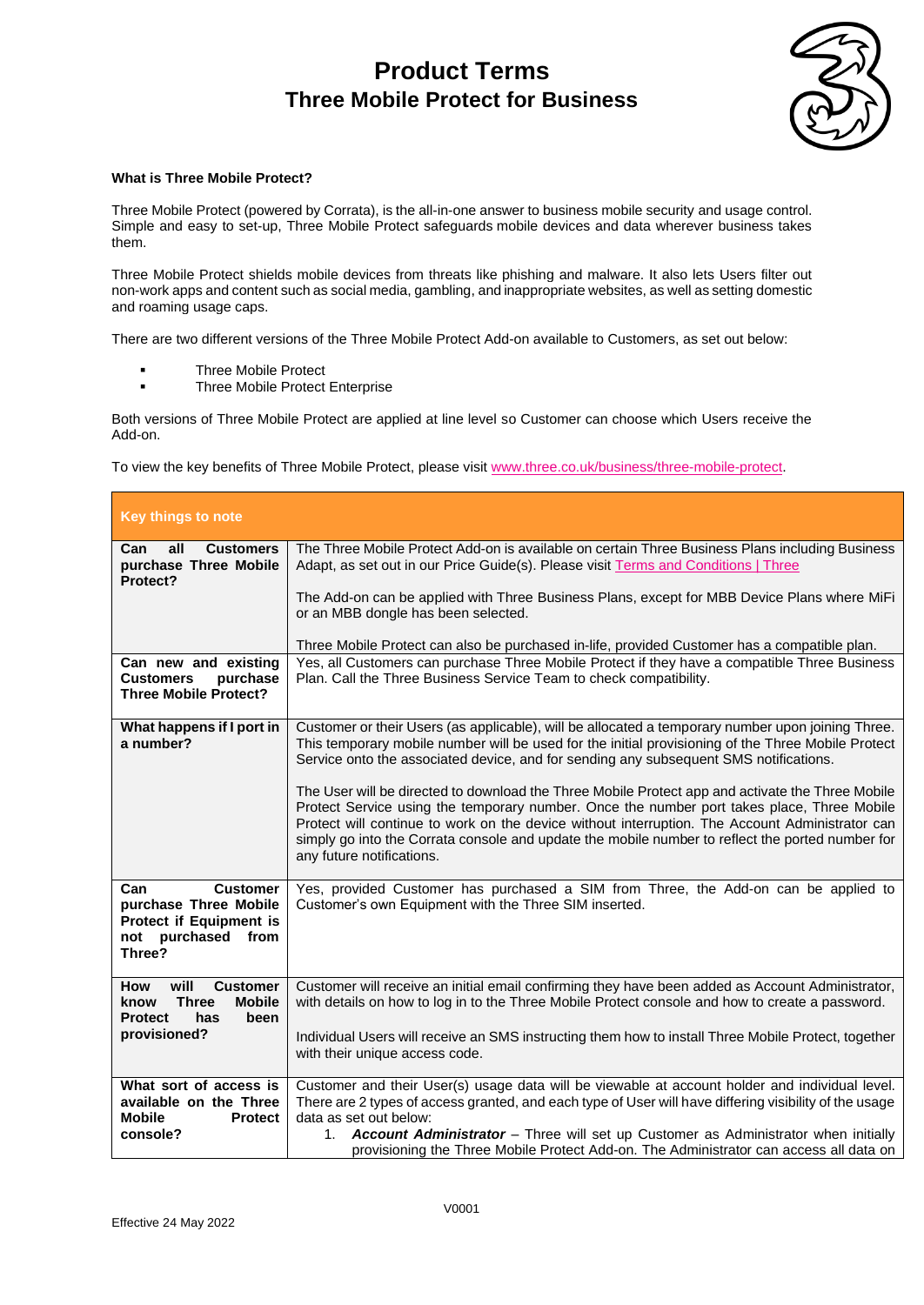

|                                                                                                                                       | the Three Mobile Protect console subject to the Three Mobile Protect or Three Mobile<br>Protect Enterprise lens.<br>2.<br><b>End User</b> – Customer's Users will have access to their own data only via the Three                                                                                                                                                                                                                                                                                                                                   |
|---------------------------------------------------------------------------------------------------------------------------------------|------------------------------------------------------------------------------------------------------------------------------------------------------------------------------------------------------------------------------------------------------------------------------------------------------------------------------------------------------------------------------------------------------------------------------------------------------------------------------------------------------------------------------------------------------|
|                                                                                                                                       | Mobile Protect app. Users will not be able to access the Three Mobile Protect console<br>unless added as an administrator by the Account Administrator.                                                                                                                                                                                                                                                                                                                                                                                              |
| If an employee leaves<br>Customer's<br>employment, who is<br>responsible for<br>removing that                                         | The Account Administrator can remove User access to the Three Mobile Protect app from the<br>Corrata console, and remotely lock / wipe a device if required. The Account Administrator can also<br>change the User details on the Corrata console if the device is being transferred. All changes<br>relating to the device are within Customer's control via their nominated Account Administrator.                                                                                                                                                 |
| employee's access?                                                                                                                    | Customer must contact the Three Business Service Team to cancel the Three Mobile Protect<br>Service in respect of individual lines. Cancellation Fees may be payable as set out in the Terms<br>and Conditions below. Three will cease the Three Mobile Protect Service following termination.                                                                                                                                                                                                                                                       |
|                                                                                                                                       | Three will not be liable for unauthorised access.                                                                                                                                                                                                                                                                                                                                                                                                                                                                                                    |
| <b>Customer</b><br>Can<br><b>use</b><br><b>Three Mobile Protect to</b><br>monetary spend<br>set<br>caps or usage limits?              | Customer should visit their online Three Account to manage usage or call the Three Business<br>Service Team to provision any limits they require, as usual. Customer can set roaming data<br>controls on the Three Mobile Protect console, however these are subject to any limits or caps set<br>with Three which will take precedence. For example, if Customer has set a £0 roaming cap, any<br>usage limits set on the Three Mobile Protect console to allow specific gigabyte usage will not be<br>triggered and User will not be able to roam. |
|                                                                                                                                       | Customer should call the Three Business Service Team to provision all monetary spend caps.                                                                                                                                                                                                                                                                                                                                                                                                                                                           |
| Software updates and<br>licence agreements                                                                                            | Access to the Three Mobile Protect Add-on is conditional upon Customer accepting and complying<br>with the End User License Agreement set out in Appendix 1 to these Product Terms.                                                                                                                                                                                                                                                                                                                                                                  |
|                                                                                                                                       | Customer is expected to undertake all required software updates to ensure continued access to<br>the Three Mobile Protect Add-on and platform. If Customer does not accept the End User License<br>Agreement or terms of the licence of any software required in order for the Three Mobile Protect<br>Add-on to be performed, Three will be excused from performing any Three Mobile Protect Service<br>relying on such acceptance or software.                                                                                                     |
| If Customer already has<br>Three Mobile Protect,<br>how can they upgrade<br>this to Three Mobile<br><b>Protect Enterprise?</b>        | Customer should contact the Three Business Service Team to discuss an upgrade to Three Mobile<br>Protect Enterprise. The change will attract additional Charges and a contractual Minimum Term of<br>12 months. If Three Mobile Protect Enterprise is terminated within the Minimum Term, a<br>Cancellation Fee per SIM will be payable based on Add-on Monthly Charge x Months Remaining<br>in Minimum Term.                                                                                                                                        |
| If Customer already has<br>Three Mobile Protect<br>Enterprise, can this be<br>changed<br><b>Three</b><br>to<br><b>Mobile Protect?</b> | Customer should contact the Three Business Service Team to discuss the change from Three<br>Mobile Protect Enterprise to Three Mobile Protect. The change will attract a Cancellation Fee per<br>SIM based on Add-on Monthly Charge x Months Remaining in Minimum Term.                                                                                                                                                                                                                                                                              |

## **Terms and Conditions for Three Mobile Protect**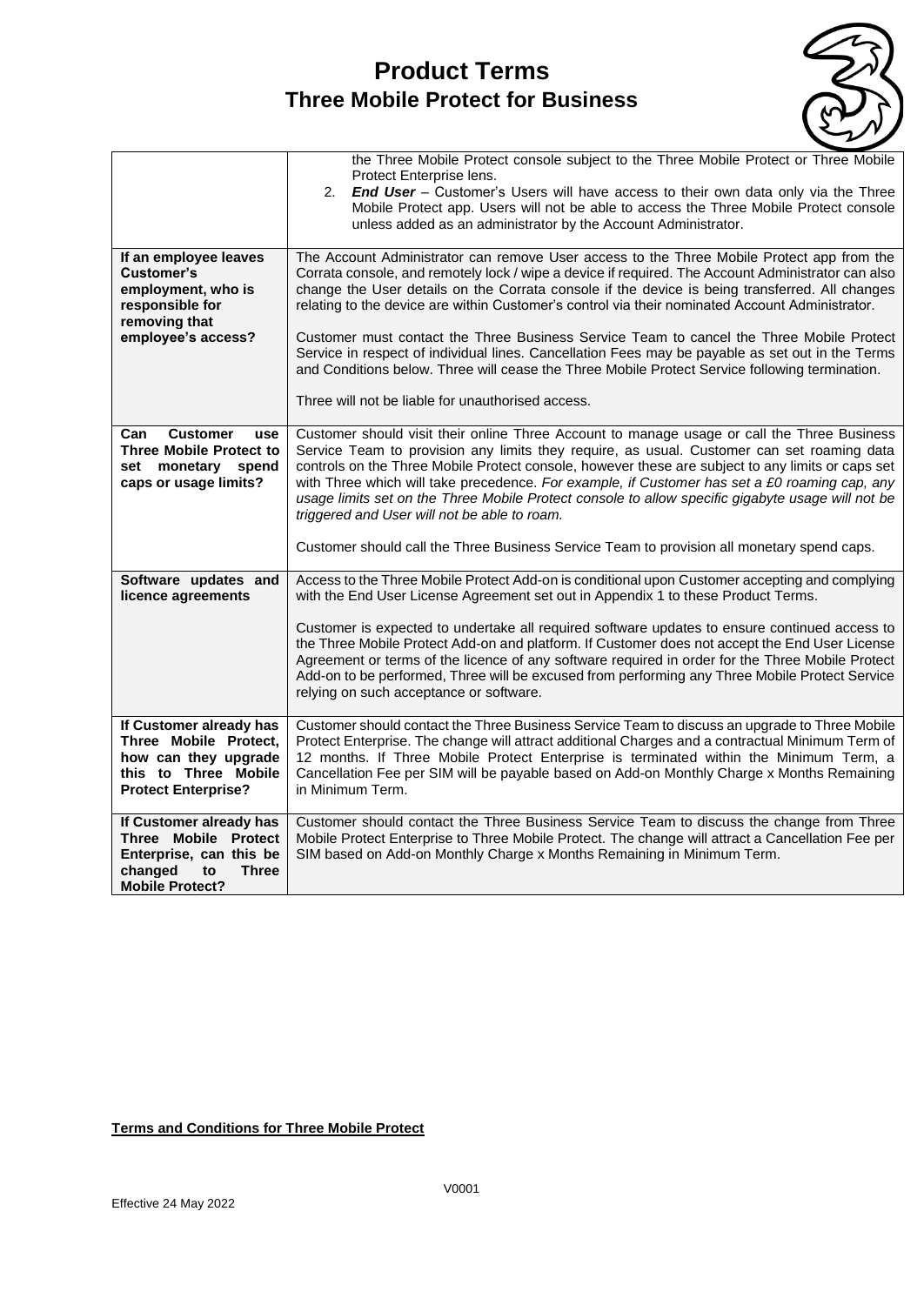

The supply of the Three Mobile Protect Service under these Product Terms is subject to the provisions of the Terms and Conditions for using the Three Network found at [Terms and Conditions | Three.](https://www.three.co.uk/terms-conditions) These Terms and Conditions for Three Mobile Protect may be amended from time to time, and the current version of the said Terms and Conditions are available at visit [Terms and Conditions | Three.](https://www.three.co.uk/terms-conditions) These Product Terms and the reference to "Three Mobile Protect" or the "Service" applies to both Three Mobile Protect [and Three Mobile Protect Enterprise,](https://www.three.co.uk/terms-conditions) unless [expressly stated otherwise.](https://www.three.co.uk/business/business-product-terms)

#### **1. Commencement Date**

- 1.1 Three Mobile Protect begins on the date Customer purchases the Three Mobile Protect Add-on *("Three Mobile Protect Service Commencement Date"*) and will continue for the agreed Minimum Term, or until it is terminated in accordance with the terms of the Agreement.
- 1.2 Customer acknowledges and agrees that the Three Mobile Protect Add-on is for the Minimum Term specified in the Agreement, or as set out in these Product Terms.
- 1.3 Three will use reasonable efforts to provision the Three Mobile Protect Add-on within 2 Working Days of the MSISDN being available (upon shipping of Device or SIM as applicable), but Customer acknowledges and agrees that all dates are estimates, and Three has no liability for any failure to provide the Three Mobile Protect Add-on by any specific date or timeframe.

#### **2. Minimum Term and Cancellation Fees**

#### 2.1 Three Mobile Protect:

- 2.1.1 The Minimum Term for Three Mobile Protect is 30 days, and commences on the Three Mobile Protect Service Commencement Date.
- 2.1.2 Three Mobile Protect will continue on a recurring basis until terminated. Where terminated, Three Mobile Protect will be cancelled at the end of the billing cycle in which the notice to terminate was received.

#### 2.2 Three Mobile Protect Enterprise

- 2.2.1 The Minimum Term for Three Mobile Protect Enterprise commences on the Three Mobile Protect Service Commencement Date and will continue for 12 months. The Add-on will terminate on expiry of this Minimum Term.
- 2.2.2 In the event Customer terminates Three Mobile Protect Enterprise within this Minimum Term, Customer will be liable for an early Cancellation Fee calculated as follows: *Months remaining x Addon Monthly Charge.*
- 2.2.3 If Customer wishes for Three Mobile Protect Enterprise to continue past expiry of the initial Minimum Term, Customer will have to enter into a new contract for a further 12 month Minimum Term.

#### **3. Charges and Payment**

- 3.1 Customer agrees to pay all Charges for the Three Mobile Protect Add-on in accordance with the terms of the Agreement. The Monthly Charge applies per SIM and will be charged to the monthly bill on a recurring basis.
- 3.2 Charges will commence on the Three Mobile Protect Service Commencement Date, and continue to be payable on a monthly recurring basis until expiry of the applicable Minimum Term or until terminated (as applicable).
- 3.3 Should Customer disagree with any of the Charges appearing on a bill issued by Three in connection with the Three Mobile Protect Add-on, Customer should raise a dispute in accordance with the terms of the Agreement.
- 3.4 If Customer fails to pay the bill in full by the due date, Three reserves all rights of recourse as set out in the terms of the Agreement.
- 3.5 Three may increase Charges for Three Mobile Protect at any time, giving 30 days' prior notice.
- 3.6 Three Mobile Protect will use data from Customer's data allowance in order to operate, which will be charged in accordance with the appropriate Three Business Plan the service is provided on.
- 3.7 Customer can opt-out of Three Mobile Protect (30 day plan) in accordance with Clause 2.1 above.

#### **4. Three Mobile Protect Service and Restrictions**

- 4.1 Three agrees to make Three Mobile Protect available for purchase and internal use by the Customer.
- 4.2 Customer acknowledges that Three is authorised to resell the Corrata Software Products as Three Mobile Protect from Corrata's partner CWSI (UK) Limited, a company registered in England and Wales under company number 08032836 whose registered office is at Unit 3, The Pavilions, Ruscombe Business Park, Twyford, Reading, RG10 9NN, United Kingdom.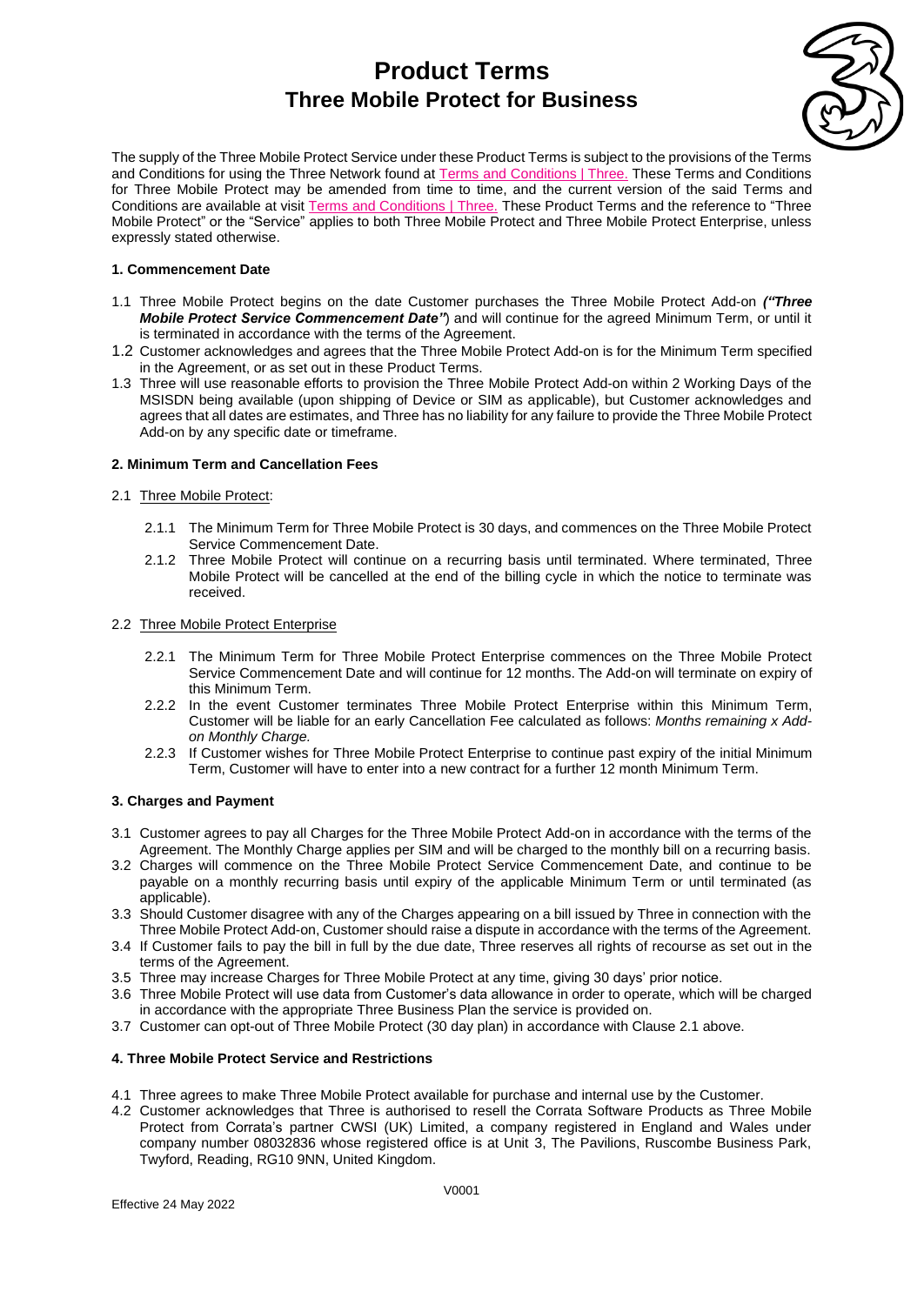

- 4.3 Three will provide the Customer with Three Mobile Protect as described in Customer's Agreement.
- 4.4 Provision of the Three Mobile Protect Add-on by Three to Customer is conditional on Customer's: (i) Acceptance of these Product Terms for Three Mobile Protect Business; (ii) compliance at all times by Customer with the terms of the Agreement as defined in clause 1.2 of the Terms and Conditions for using the Three Network; and (iii) acceptance of the End User License Agreement set out in Appendix 1 to these Product Terms.
- 4.5 Customer acknowledges that Three Mobile Protect (and all services provided to the Customer which are ancillary or incidental to the installation, use and support of the Three Mobile Protect Add-on) are made available by Three as an authorised reseller, and that Three Mobile Protect is for internal use only and is subject to the terms of the End User License Agreement set out in Appendix 1 to these Product Terms. Customer must read the terms carefully.
	- 4.5.1 For the avoidance of doubt, the End User Licence Agreement are the terms that govern the use of the Corrata Software Products and Three Mobile Protect app specifically, and are in addition to the terms and conditions set out in Customer's Agreement with Three.
	- 4.5.2 Customer's liability and indemnity obligations to Corrata are set out in the End User License Agreement. Customer's liability and indemnity obligations to Three shall be as set out in the Terms and Conditions for using the Three Network for Business customers, at [Terms and Conditions | Three.](https://www.three.co.uk/terms-conditions)
- 4.6 Customer additionally acknowledges that Customer is responsible for any use of data and information arising in connection with Customer's and Customer's employees, contractors and users use of Three Mobile Protect, and that Three is not responsible for securing or maintaining any consents or permissions required from Customer's employees, contractors or users of Three Mobile Protect.
- 4.7 Customer acknowledges and agrees that in relation to Three Mobile Protect, any data caps set by Customer are separate and additional to caps that may have already been set via Three including but not limited to Customer spend caps or data roaming caps. Any caps set by Three shall take precedence. *Example: If Customer sets a data roaming cap via Three Mobile Protect but has previously set up a zero spend limit for that SIM, the User would not be able to roam, and no additional data usage would be permitted.*
- 4.8 Three confirms to Customer that Three is authorised to promote and resell Three Mobile Protect and agrees to procure:
	- 4.8.1 that Three Mobile Protect is provided to Customer with all end user warranties which are made generally available by the software manufacturer of the Corrata Software Products, valid and intact; and
	- 4.8.2 that the services provided to Customer which are ancillary or incidental to the installation, use and support of Three Mobile Protect are provided with reasonable skill and care.
- 4.9 Three does not provide any warranty that the operation of the Three Mobile Protect Add-on will be uninterrupted, fault-free or error-free, that it will protect against all possible security threats or will meet any specific requirements Customer may have, or that errors in the Three Mobile Protect Add-on can or will be corrected. No additional warranties or commitments are provided by Three in connection with Three Mobile Protect or any services provided to the Customer, ancillary or incidental to the use of Three Mobile Protect, and any implied warranties or related terms are, to the fullest extent permitted, excluded.
- 4.10Three shall not be liable for any loss of use of the Three Mobile Protect Service.
- 4.11Three will provide the Three Mobile Protect Add-on using reasonable skill and care. However, Customer acknowledges that it is not technically possible for Three to provide or guarantee the provision of the Three Mobile Protect Add-on on a fault-free or error-free basis, and that circumstances beyond the control of Three can impair the availability of the Three Mobile Protect Service. If Customer suffers any disruption to the Three Mobile Protect Service, Customer should contact Three in accordance with the Terms and Conditions for using the Three Network for Business customers a[t Terms and Conditions | Three.](https://www.three.co.uk/terms-conditions)
- 4.12Customer is responsible for the security and proper use of all usernames and passwords used to access the Three Mobile Protect Service, including those of their Users. Customer or their Users must not disclose passwords to any third party (whether directly or indirectly). Customer agrees and understands that they are responsible for maintaining the confidentiality of passwords associated with any account created for their authorised Users' access to the Three Mobile Protect Service. If such information is disclosed to any unauthorised third parties, Three shall not be liable for any loss or damage that may result therefrom. Customer is liable for all use made of the Three Mobile Protect Service through their account, whether authorised by the Customer or not.
- 4.13Customer must notify the Three Business Service Team immediately if they become aware or suspect that security has been compromised, including unauthorised use of passwords. It is Customer's or their Users' responsibility to ensure that passwords are changed immediately if they believe they have been compromised.
- 4.14Customer is responsible for disabling access for any employees or other persons previously authorised to access the Three Mobile Protect console platform and/or wiping devices as required. Three shall not be liable for any unauthorised access.
- 4.15Customer shall be liable for any acts and/or omissions of any User and/or employee authorised by them to access the Three Mobile Protect console.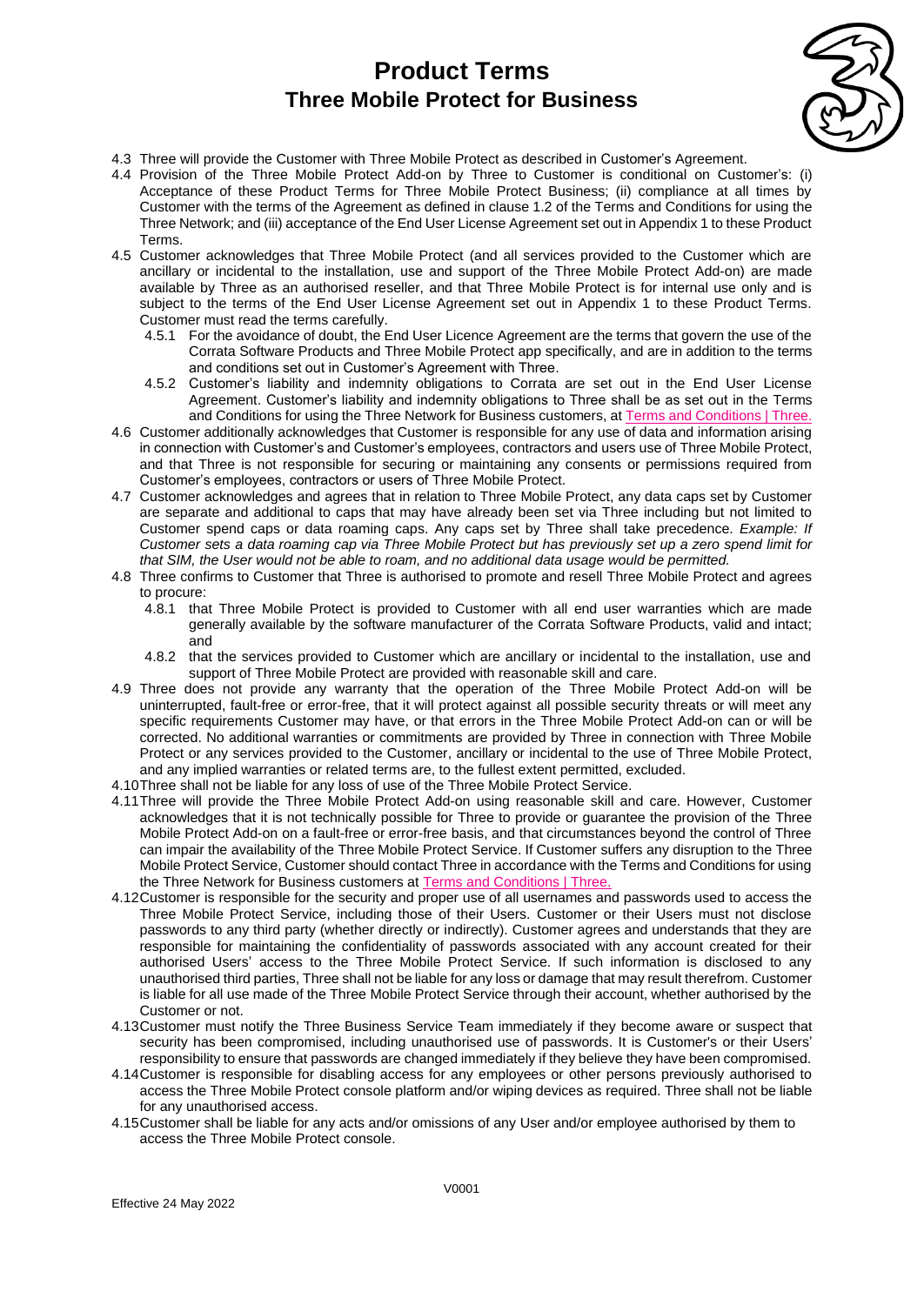

4.16Three may change these terms and change, suspend or discontinue Three Mobile Protect at any time. Three may change, update or upgrade Three Mobile Protect in order to ensure compliance with new legal or technological developments, and to protect against new or emerging security issues. If the changes are likely to disadvantage Customer, Three will provide a minimum of 30 days' notice. By continuing to use the Service after that time, Customer is expressing and acknowledging acceptance of the changes.

#### **5. Data Protection**

- 5.1 Customer acknowledges and agrees that their personal information will be shared with Corrata and CWSI (UK) Limited for the purpose of providing and provisioning the Service, and supporting technical queries.
- 5.2 Customer accepts the Corrata terms of use on the processing of their personal information as set out within the Corrata privacy policy at [Web Privacy Policy | Corrata](https://corrata.com/privacy-policy-2/)
- 5.3 Customer accepts the CWSI (UK) Limited terms of use on the processing of their personal information as set out within the CSWI privacy policy at [Privacy Policy | CWSI \(cwsisecurity.com\)](https://cwsisecurity.com/privacy-policy/)

#### **6. Suspension of Three Mobile Protect**

- 6.1 Three may change these Terms and change, suspend or discontinue the Service at any time.
- 6.2 In addition to the rights of suspension set out within these Terms and the Terms and Conditions for using the Three Network for Business customers found at [Terms and Conditions | Three.](https://www.three.co.uk/terms-conditions) Three reserves the right to suspend the provision of the Three Mobile Protect Service pending investigation where:
	- 6.2.1 it reasonably suspects any of the requirements in these Terms have been breached by Customer or their Users, and reserves the right to terminate the Agreement immediately (without cost or liability on the part of Three) where such breach has taken place;
	- 6.2.2 in the event of an emergency, including complying with any request of an emergency service organisation;
	- 6.2.3 maintenance; or
	- 6.2.4 in order to comply with any law, regulation, court order or governmental request or order.
- 6.3 Any suspension of the Three Mobile Protect Service shall not exclude Three's right to subsequently terminate the Agreement.

#### **7. Termination of the Three Mobile Protect Service**

- 7.1 Either Party may terminate the Three Mobile Protect Add-on in accordance with the terms of the Agreement.
- 7.2 Customer may terminate the Three Mobile Protect Service upon written notice to Three. Where terminated, Three Mobile Protect will cease at the end of the billing cycle in which the notice to terminate was received. If Three Mobile Enterprise is terminated within its Minimum Term of 12 months, a Cancellation Fee will be payable as set out in Clause 2.2.
- 7.3 Upon expiry of the Three Mobile Protect Enterprise Minimum Term, the Three Mobile Protect Add-on will terminate, and access to Three Mobile Protect will cease.
- 7.4 Customer shall be liable for all Charges accruing in respect of the provision of the Three Mobile Protect Service during the applicable termination notice period.
- 7.5 Customer and their Users' must delete the Corrata app upon termination.
- 7.6 On termination of this Agreement for any reason, Three shall not be obliged to store or hold any Customer data (including Customer personal data) except as required by law.
- 7.7 Without prejudice to Three's other rights set out within the Agreement, Three shall be entitled to terminate the Service forthwith on written notice to Customer in the event that:
	- 7.7.1 Customer fails to promptly comply with any reasonable request/condition specified by Three in relation to Customer's use of the Service;
	- 7.7.2 Three is unable to resolve a dispute with any third party upon whom provision of components of the Service is related or contingent; or
	- 7.7.3 Three has reasonable grounds to believe that Customer's use of the Service constitutes a breach of any applicable Law.

#### **8. Definitions**

- 8.1 The Definitions section of the Terms and Conditions for using the Three Network for Business customers Agreement (titled 'Definitions') shall be amended by the inclusion of the following additional defined terms:
	- (a) "Corrata" means Corrata Limited, the company registered in Ireland under company number 575198 whose registered office is at Block A, the Arches, Blackrock Business Park, Blackrock, County Dublin.
	- (b) "Corrata Software Products" means the third-party mobile device analytics and reporting software tools purchased by the Customer, and sold by Three as Three Mobile Protect.
	- (c) CWSI (UK) Limited means the company as set out in Clause 4.2 of these Terms.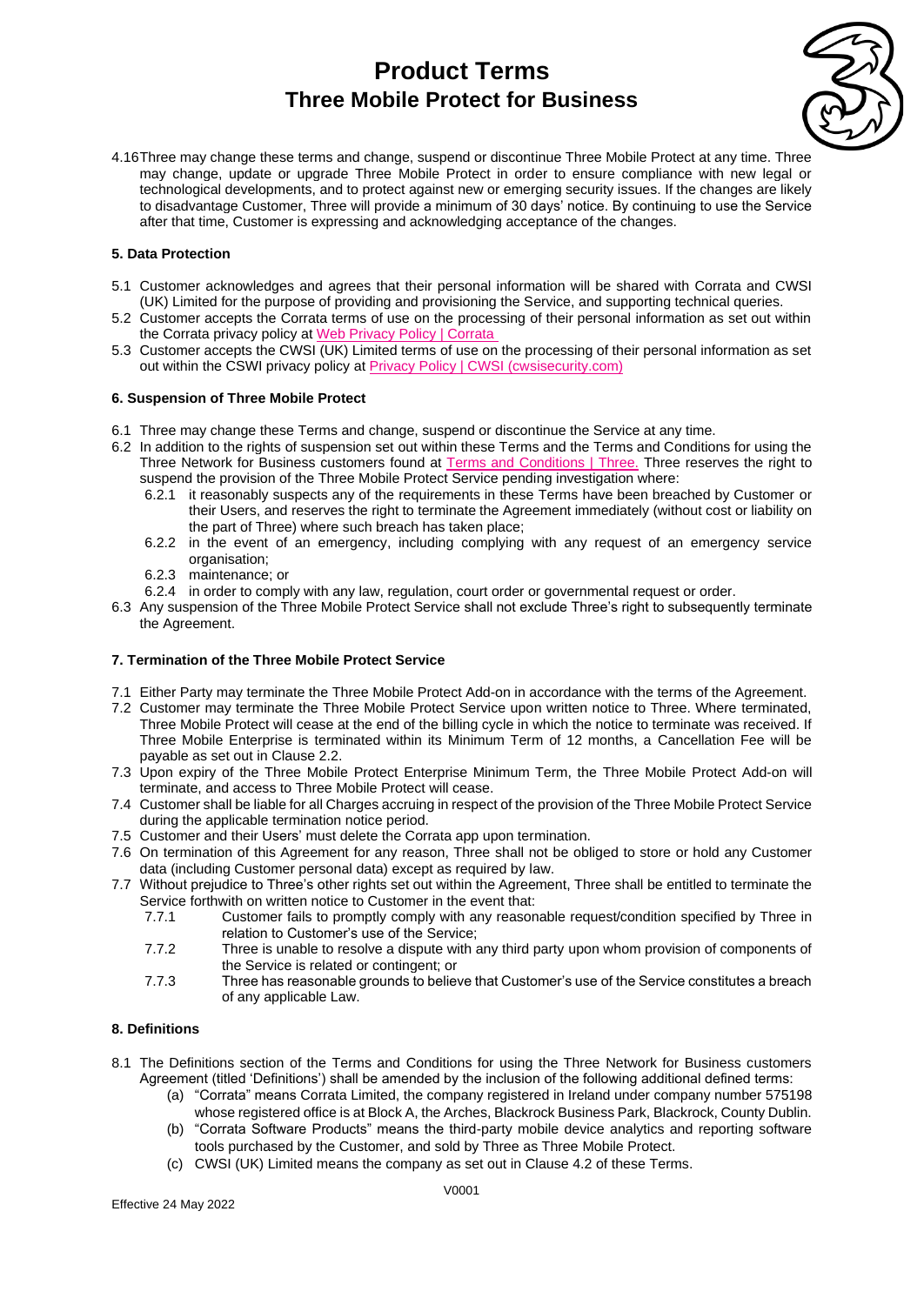

- (d) "End User License Agreement" means the terms of use specified in Appendix 1 or any 'click-wrap' or 'click-thru' legal agreement, made available to Customer or Customer's Users by the manufacturer of the Corrata Software Products and entered into between Corrata Limited and Customer.
- (e) "Three Business Service Team" means the team contactable on 337 from a Three phone or [0800](tel:0800%20033%208033)  [033 8033](tel:0800%20033%208033) from any other phone; or re-routed via the Customer Success Manager. The Three Business Service Team are available 8am and 8pm on Working Days or 9am to 6pm on Saturdays.
- (f) "Warranty Period" means the period of 12 (twelve) months from the date of delivery of any Corrata Software Products to Customer.
- (g) "Working Day(s)" means Monday to Friday inclusive, other than public holidays in the UK.

# Appendix 1 – End User License Agreement

# CORRATA LTD. TERMS OF USE

**PLEASE READ CAREFULLY:** IF YOU ARE ACCEPTING THIS SOFTWARE-AS-A-SERVICE TERMS OF USE ("AGREEMENT") ON BEHALF OF A COMPANY OR OTHER LEGAL ENTITY ("**CUSTOMER**"), YOU REPRESENT AND WARRANT THAT YOU HAVE FULL AUTHORITY TO BIND THE CUSTOMER TO THIS AGREEMENT. UNLESS THE CUSTOMER HAS ANOTHER VALID AGREEMENT FOR THE PURCHASE AND USE OF CORRATA LTD. ("**CORRATA**") PRODUCTS (AS DEFINED BELOW), THIS AGREEMENT GOVERNS YOUR RIGHTS TO THE CORRATA PRODUCTS.

This Agreement is entered into as of the earliest of the date that Customer accepts the terms and conditions herein the date set forth on an Order, or the date on which Customer downloads, installs, activates or uses the Software.

## 1) **Definitions**

"Associated Company" means, with respect to a party, any subsidiary or holding company of that party, or any subsidiary or holding company of any such holding company.

"Documentation" means the written and/or electronic release notes, implementation guides, or other published technical documentation about the applicable Product that is provided by Corrata to Customer together with access to the Product.

"Customer Data" means the data inputted or collected by the Customer or by Corrata on the Customer's behalf for the purpose of using the Product or facilitating the Customer's use of the Product.

"License Term" means the term of the access rights granted for the Product, as identified in the relevant Order, starting when Corrata delivers to Customer the relevant credentials to access and use the Product.

"Order" means any purchase order, product schedule or ordering document between Customer and authorized reseller or between Customer and Corrata (if purchasing directly) that identifies the products and/or services licensed or sold and any applicable licensing parameters (e.g.,the number of licenses).

"Product" means the mobile security and control services made available by access to and use of software hosted by Corrata to which Customer has purchased a license under the relevant Order. References in this Agreement to the Product shall include the Software.

"Software" means the object code version of Corrata proprietary computer programs made available by Corrata for download by Customer for use in connection with any Product, including any Documentation and Updates.

"Updates" means any correction, update, upgrade, patch, or other modification or addition made by Corrata to specific Software.

## **2) Rights of Access and Use**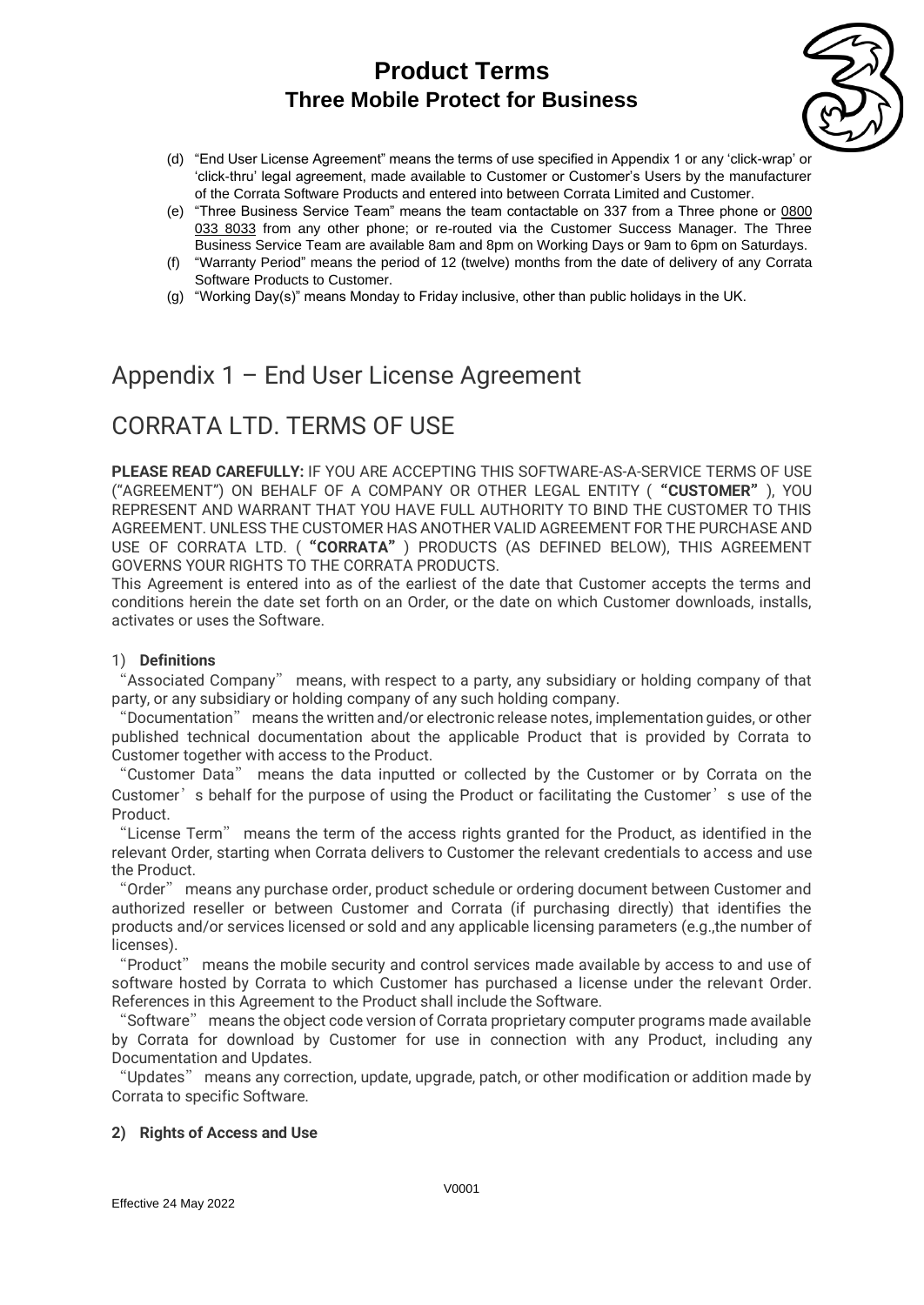

Access and Use. Subject to the terms and conditions of this Agreement, during the applicable License Term, Corrata hereby grants to Customer (i) a non-exclusive, non-transferable and non-sublicensable license for Customer to install, access and use the Product, solely for Customer's internal use with Customer's ordinary business operations and in accordance with the applicable Documentation. Customer may provide access to the Product to its employees, contractors, and Associated Companies (and any employees and contractors of such Associated Companies), provided Customer is responsible for their actions that violate the terms of this Agreement. Customer agrees that its purchase of the Product is neither contingent upon the delivery of any future functionality or features nor dependent upon any oral or written public comments made by Corrata with respect to future functionality or features.

Trial License. This Agreement applies to trial copies of the Product ("Trial Product"), except for the following different or additional terms: (i) the License Term for Trial Product is thirty (30) days, which Corrata may extend upon written consent; (ii) the trial period shall commence on the date that Corrata first provides Customer credentials to access the Trial Product; (iii) Trial Product is provided "AS IS" without warranty of any kind, and Corrata disclaims all warranties, indemnities, and all other liabilities for Trial Product; (iv) Customer is not entitled to any support and maintenance services or any Updates for Trial Product; and (v) either party may terminate the license for Trial Product upon five (5) days' written notice to the other party.

## **3) Use Restrictions; Customer Obligations**

As a condition of the license granted in Section 2, Customer shall not itself and shall not authorize or permit any third party to: (a) reverse engineer, decompile, decode, decrypt, disassemble, or attempt to derive any source code from the Product (except and only to the extent any foregoing restriction is prohibited by applicable law); (b) modify, adapt, or create any derivative works based on the Product; (c) distribute, sell, license, lease, transfer, or otherwise provide any Product to third parties except as expressly provided in this Agreement; (d) provide the Product as a service to unassociated third parties, including but not limited to on a service bureau, SaaS, or time-sharing basis; (e) unbundle any component of any Product; or (f) use the Documentation except for supporting Customer's authorized use of the Product; or (g) use the Product to store or transmit malicious code or infringing, libelous, unlawful or tortious material; or (h) disrupt the integrity or performance of any Product accessed as a service. Customer shall use commercially reasonable efforts to prevent unauthorized access to or use of any Product and notify Corrata promptly of any such unauthorized access or use.

## **4) Payment; Additional Licenses; Reporting**

Customer shall pay the fees for Corrata products and/or services as set forth in the applicable Order. Fees will be invoiced quarterly in advance. If Customer is purchasing through a reseller, payment terms will be determined by Customer and the reseller. If Customer is purchasing directly from Corrata, all fees shall be paid in the currency specified in the Order and are due within thirty (30) days of the invoice. Customer shall pay all applicable fees, insurance costs, and taxes, excluding taxes on Corrata's net income. If the actual number of registered devices or users (as applicable) exceed the number of licenses purchased by Customer in the applicable Order, then Customer shall (a) immediately cease such excess usage or (b) purchase additional licenses to cover the excess usage. Fees for excess usage shall be based on Corrata's then-current price list or specified in the Order. Customer acknowledges that Corrata's delivery and support infrastructure may enable Corrata to access the device or user count for the Product. Upon written notice by Corrata, Customer shall certify in writing the number and type of registered devices or users.

## **5) Confidentiality**

Definition. "Confidential Information" means non-public information provided by one party (" Discloser") to the other ("Recipient") that is designated as confidential or reasonably should be considered as such, excluding information that (i) is or becomes public through no fault of the Recipient, (ii) was known to Recipient before the disclosure, (iii) is disclosed to Recipient by a third party without violation of any confidentiality restrictions, or (iv) is independently developed by the Recipient without access to or use of the Discloser's information. Corrata Confidential Information includes but is not limited to all Products (and any derivatives, performance data, benchmark results, security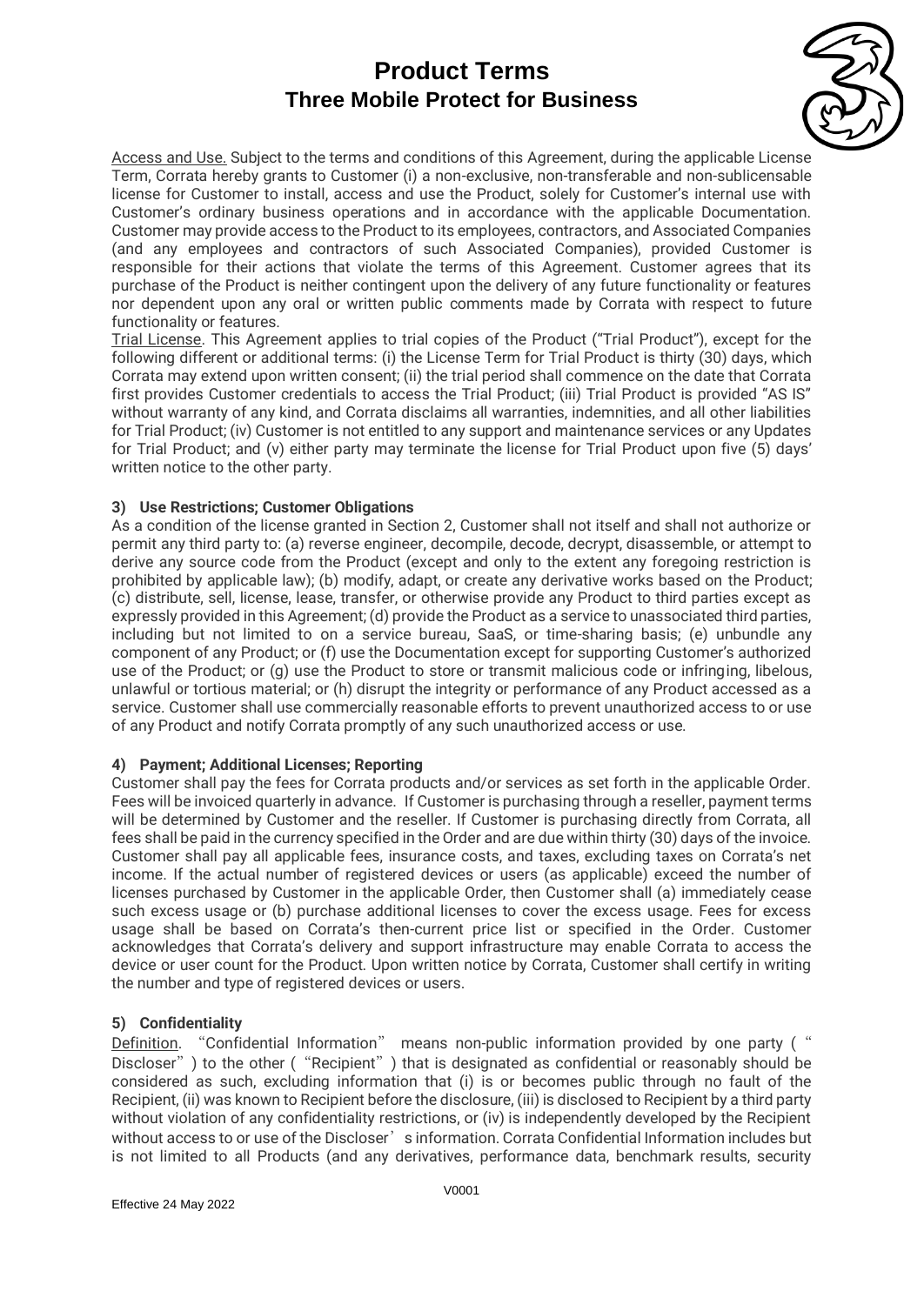

assessments, product roadmaps and any other technical information relating to the Products), Documentation and its derivatives, and Corrata's pricing. The terms and conditions of this Agreement are the Confidential Information of both parties.

Non-disclosure and Non-Use. The Recipient shall (i) only use the Confidential Information of the Discloser to exercise its rights and/or to perform under this Agreement, (ii) use the same degree of care to prevent unauthorized use and disclosure of Discloser's Confidential Information as it does for its own confidential information, but in no event less than reasonable care, and (iii) with respect to employees, contractors, or agents of Recipient, limit access to the Discloser's Confidential Information only to those employees, contractors, or agents who have a need to access such Confidential Information and who are subject to confidentiality obligations at least as restrictive as those specified in this Section 5. The Recipient may disclose the Discloser's Confidential Information to the extent required by any court, governmental body, or law or regulation, provided that, if legally permissible, Recipient shall provide prompt written notice to the Discloser of such disclosure. Upon written request of the Discloser, the Recipient shall return or destroy, at Discloser's option, the Discloser's Confidential Information.

## **6) Ownership**

Corrata and its suppliers own and retain all right, title, and (except as expressly licensed in this Agreement) interest in and to the Product and its derivative works. Customer Data shall at all times vest in and be the absolute property of the Customer. Customer is not obligated to provide Corrata with any suggestions or feedback about the products or services ("Feedback"). To the extent Customer does provide Feedback to Corrata, Customer assigns ownership of such Feedback to Corrata and Corrata may use and modify such Feedback without any restriction or payment.

#### **7) Indemnity**

- a) Indemnification by Corrata. Corrata shall at its cost and expense (i) defend or settle any claim brought against Customer and its directors, officers and employees ("Customer Indemnitee(s)") by an unAssociated Company third party alleging that Customer's use of the Product infringes or violates that third party's intellectual property right(s), and (ii) pay, indemnify and hold Customer Indemnitees harmless from any settlement of such claim or any damages finally awarded to such third party by a court of competent jurisdiction as a result of such claim.
- b) Remedies. If a claim under Section 7.a occurs or in Corrata's opinion is reasonably likely to occur, Corrata may at its expense and sole discretion: (i) procure the right to allow Customer to continue using the applicable Product, (ii) modify or replace the applicable Product to become non-infringing, or (iii) if neither (i) nor (ii) is commercially practicable, terminate Customer's license to the affected portion of applicable Product and refund a portion of the pre-paid, unused license fees paid by Customer corresponding to such Product.
- c) Exclusions. Corrata shall have no obligations under this Section 7 if the claim is based upon or arises out of: (i) any modification to the applicable Product not made by or at the direction of Corrata, (ii) any combination or use of the applicable Product with any third party equipment, products or systems, to the extent that such claim is based on such combination or use, (iii) Customer's continued use of the allegedly infringing technology after being notified of the infringement claim, (iv) Customer's failure to use Updates made available by Corrata, (v) Customer's failure to use the Product in accordance with the applicable Documentation, and/or (vi) use of the Product outside the scope of the license granted under this Agreement. This Section 7 constitutes Customer's sole and exclusive remedies, and Corrata's entire liability, with respect to infringement of third party intellectual property rights.
- d) Indemnification by Customer. Customer shall at its cost and expense (i) defend or settle any claim brought against Corrata and its directors, officers and employees ("Corrata Indemnitee(s)") by an unAssociated Company third party alleging that the Customer Data infringes or violates a third party's intellectual property or privacy right(s), and (ii) pay, indemnify and hold Corrata Indemnitees harmless from any settlement of such claim or any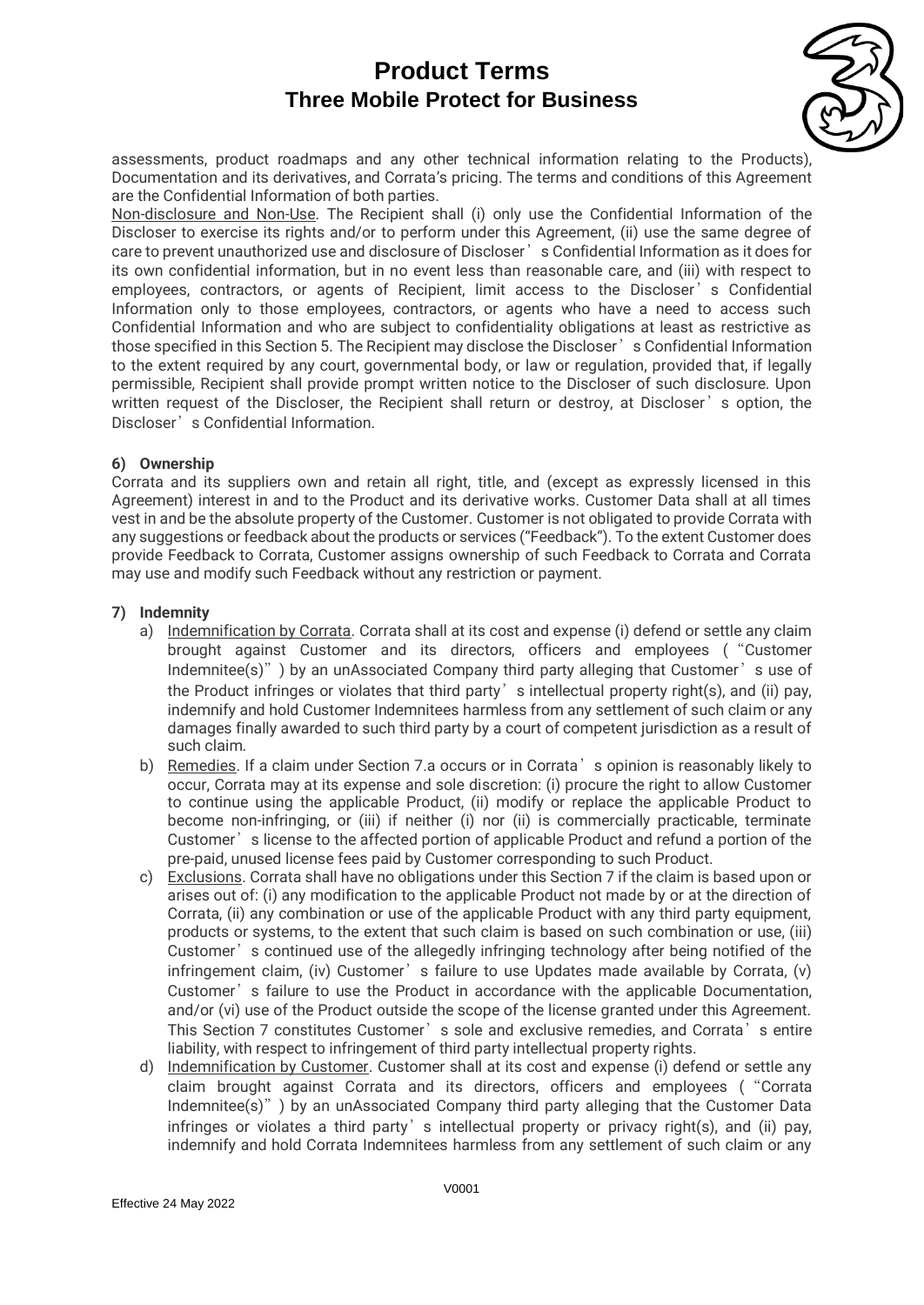

damages finally awarded to such third party by a court of competent jurisdiction as a result of such claim.

e) Procedures. Each indemnitor's indemnification obligation is conditioned on the indemnitee: (i) giving the indemnitor prompt written notice of such claim, (ii) permitting the indemnitor to solely control and direct the defense or settlement of such claim, provided the indemnitor shall not settle any claim in a manner that requires the indemnitee to admit liability or pay money without the indemnitee's prior written consent, and (iii) providing the indemnitor all reasonable assistance in connection with the defense or settlement of such claim, at the indemnitor's cost and expense.

## **8) Warranties**

- a) Product. Corrata represents and warrants to Customer that the Product materially conforms to the specifications specified in the relevant Documentation. Customer must notify Corrata of any warranty deficiencies within thirty (30) days from the provision of the deficient Product. Customer's sole and exclusive remedy and the entire liability of Corrata for Corrata's breach of this warranty will be for Corrata, at its option, to (i) repair such Product (and/or deliver new applicable Software) or (ii) terminate the applicable License Term and refund any prepaid, unused subscription fees paid to Corrata for the unused period of any such terminated License Term.
- b) Exclusions. The express warranties do not apply if the applicable Product (i) has been modified, except by or at the direction of Corrata, (ii) has not been installed, used, or maintained in accordance with this Agreement and Documentation, (iii) has been subjected to abnormal physical or electrical stress, misuse, negligence or accident, and/or (iv) is used with equipment, products or systems not specified in the Documentation. Additionally, these warranties only apply if notice of a warranty claim is provided within the applicable warranty period.
- c) Disclaimer. TO THE MAXIMUM EXTENT PERMITTED BY APPLICABLE LAW, EXCEPT FOR THE WARRANTIES EXPRESSLY STATED IN THIS SECTION 8, THE PRODUCT AND SERVICES ARE PROVIDED "AS IS," AND CORRATA PROVIDES NO OTHER REPRESENTATIONS AND WARRANTIES OF ANY KIND, WHETHER EXPRESS, IMPLIED, STATUTORY OR OTHERWISE, AND CORRATA SPECIFICALLY DISCLAIMS ALL IMPLIED WARRANTIES INCLUDING, WITHOUT LIMITATION, ANY WARRANTIES OF MERCHANTABILITY OR FITNESS FOR A PARTICULAR PURPOSE OR NON-INFRINGEMENT.

## **9) Term and Termination**

The access rights granted herein with respect to the Product shall remain effective until the License Term for the relevant Product expires or the license for the relevant Product is terminated. This Agreement shall remain effective until the earliest of termination in accordance with this Section 9, or expiration of the applicable License Term. If Corrata agrees to reinstate a lapsed subscription license, then the terms of this Agreement shall apply. Either party may terminate this Agreement: (a) upon thirty (30) days' written notice of a material breach by the other party (or three (3) business days in the case of a failure to pay), unless the breach is cured within the notice period, or (b) immediately, if the other party ceases to do business, becomes insolvent, or seeks protection under any bankruptcy or comparable proceedings. In addition, the parties may terminate this Agreement by mutual written consent. All other licenses terminate upon expiration or termination of this Agreement. In addition, Sections 1, 3-7, and 9-11, and all liabilities that accrue prior to termination shall survive expiration or termination of this Agreement for any reason. For ninety (90) days after the expiration or termination of this Agreement, upon Customer's request, Corrata shall permit Customer to access the Product solely to the extent necessary for Customer to retrieve applications uploaded to such Product by Customer. After such 90-day period, Corrata may delete all Customer Data in Corrata's possession or control.

## **10) Limitation of Liabilities**

TO THE MAXIMUM EXTENT PERMITTED BY APPLICABLE LAW, EXCEPT FOR ANY BREACHES OF OR FOR LIABILITY ARISING OUT OF SECTION 3 (RESTRICTIONS), 5 (CONFIDENTIALITY) OR A PARTY'S INDEMNIFICATION OBLIGATIONS UNDER THIS AGREEMENT, OR CUSTOMER'S PAYMENT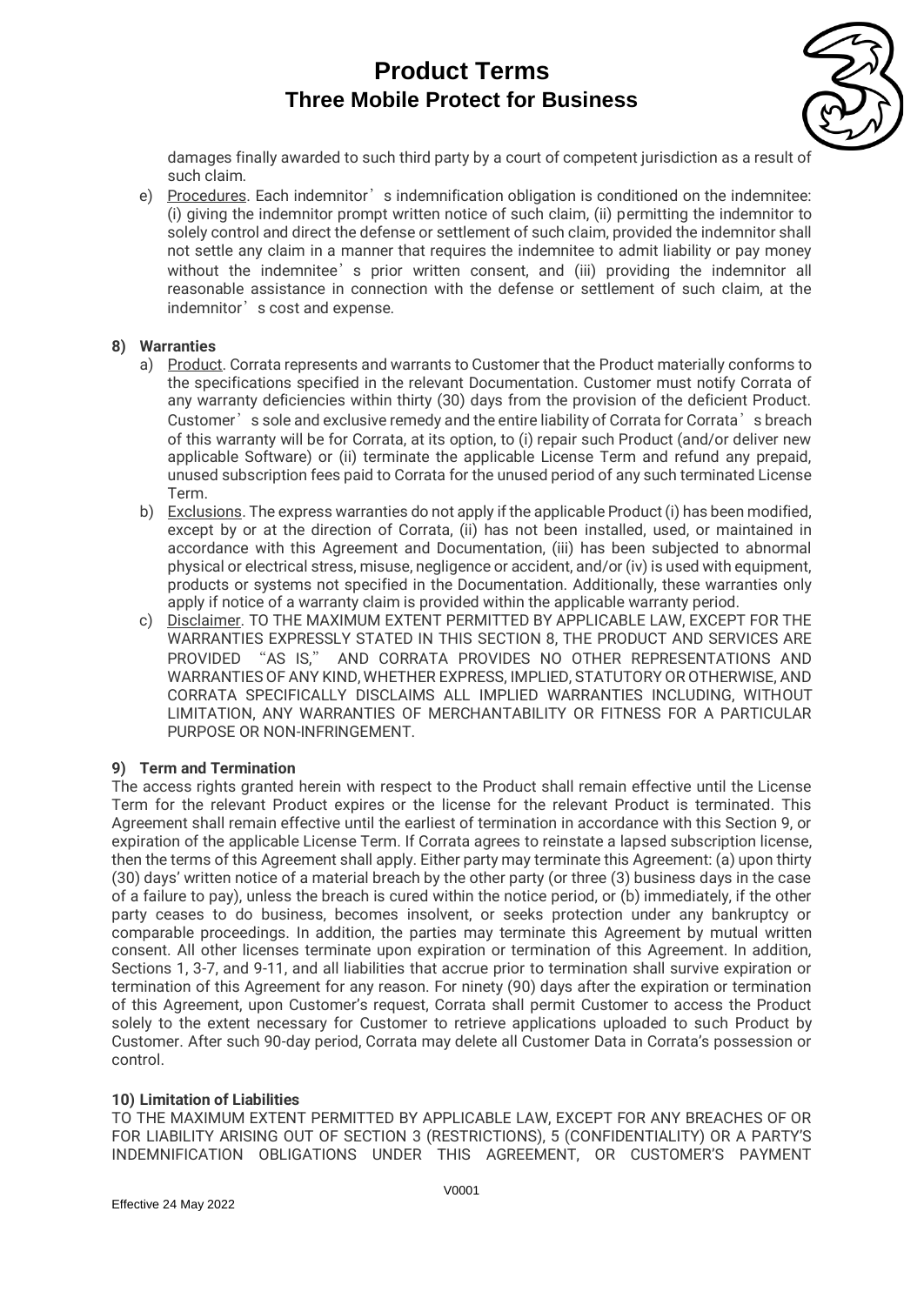

OBLIGATIONS, NEITHER PARTY SHALL BE LIABLE TO THE OTHER PARTY IN CONNECTION WITH THIS AGREEMENT OR THE SUBJECT MATTER HEREOF (UNDER ANY THEORY OF LIABILITY, WHETHER IN CONTRACT, STATUTE, TORT OR OTHERWISE) FOR: (a) ANY LOST PROFITS, LOST BUSINESS OPPORTUNITIES, LOST DATA, OR SPECIAL, INCIDENTAL, CONSEQUENTIAL OR PUNITIVE DAMAGES, EVEN IF SUCH PARTY HAS BEEN ADVISED OF THE POSSIBILITY OF SUCH DAMAGES OR LOSSES OR SUCH DAMAGES OR LOSSES WERE REASONABLY FORESEEABLE, OR (b) AN AMOUNT THAT EXCEEDS THE TOTAL FEES PAYABLE TO CORRATA FOR THE RELEVANT PRODUCT OR SERVICE DURING THE TWELVE-MONTH PERIOD BEFORE THE EVENT GIVING RISE TO SUCH LIABILITY. THESE LIMITATIONS WILL APPLY NOTWITHSTANDING ANY FAILURE OF ESSENTIAL PURPOSE OF ANY REMEDY SPECIFIED IN THIS AGREEMENT. MULTIPLE CLAIMS SHALL NOT EXPAND THE LIMITATIONS SPECIFIED IN THIS SECTION 10.

#### **11) General**

- a) Export/Import. The Product and Documentation may be subject to U.S. and foreign import and export control laws and regulations. Customer agrees to comply with all such regulations applicable to Customer, including obtaining applicable import licenses.
- b) Governing Law and Jurisdiction. This agreement and any dispute or claim arising out of or in connection with it or its subject matter or formation (including non-contractual disputes or claims) shall be governed by and construed in accordance with English law. Each party irrevocably agrees that the courts of England and Wales shall have exclusive jurisdiction to settle any dispute or claim arising out of or in connection with this agreement or its subject matter or formation (including non-contractual disputes or claims).
- c) Assignment. Neither party may assign this Agreement without prior written consent of the other party, provided however either party may do so to a successor-in-interest pursuant to a merger, acquisition, or sale of all or substantially all of its business and/or assets. Any assignment in violation of this Section 12.c shall be void. Subject to the foregoing, all rights and obligations of the parties under this Agreement shall be binding upon and inure to the benefit of and be enforceable by and against the successors and permitted assigns.
- d) Data Processing. Corrata shall only collect, access, use, store, safeguard, disclose and transfer ("Process") Personal Data (i) for the purposes of this Agreement, including without limitation, to implement and deliver the Product and its features and associated services, provide Customer support, and help Customer prevent or address service or technical problems, (ii) as otherwise expressly permitted by Customer in writing, or (iii) as compelled by law. Customer shall make such disclosures, obtain such consents, and provide such access, choices and other applicable rights to individual users with regard to the Processing of Personal Information as are required under applicable law, rules or regulations. "Personal Data" means any information relating to an identified or identifiable natural person that is obtained by or communicated to Corrata by Customer in performance by Corrata of its obligations under this Agreement. Corrata collects, analyzes, and uses aggregated, deidentified technical data and related information (such as product or feature usage, device metrics/metadata and/or mobile application usage) to facilitate market research, product development/improvement and to provide support and maintenance services. Corrata may use, store, or disclose such information or material derived from such information, as long as it is in a form that does not identify or is not attributable to any individual. Corrata will not disclose Customer Data outside of Corrata or its affiliates except (i) as Customer directs, (ii) as described in the Agreement, or (iii) as required by law. The Additional European Terms Schedule shall apply to the processing of Personal Data of individuals using the Product in the European Economic Area, United Kingdom or Switzerland by Corrata on behalf of Customer.
- e) Publicity. Corrata may publicly disclose that Customer is a customer of Corrata and a licensee of the Product, including in a list of Corrata customers and other promotional materials.
- f) Independent Contractor. The parties are independent contractors. This Agreement shall not establish any relationship of partnership, joint venture, employment, franchise or agency between the parties.
- g) Customer Associated Companies. An Associated Company may purchase Corrata products and/or services either by executing a participation agreement with Corrata or through Corrata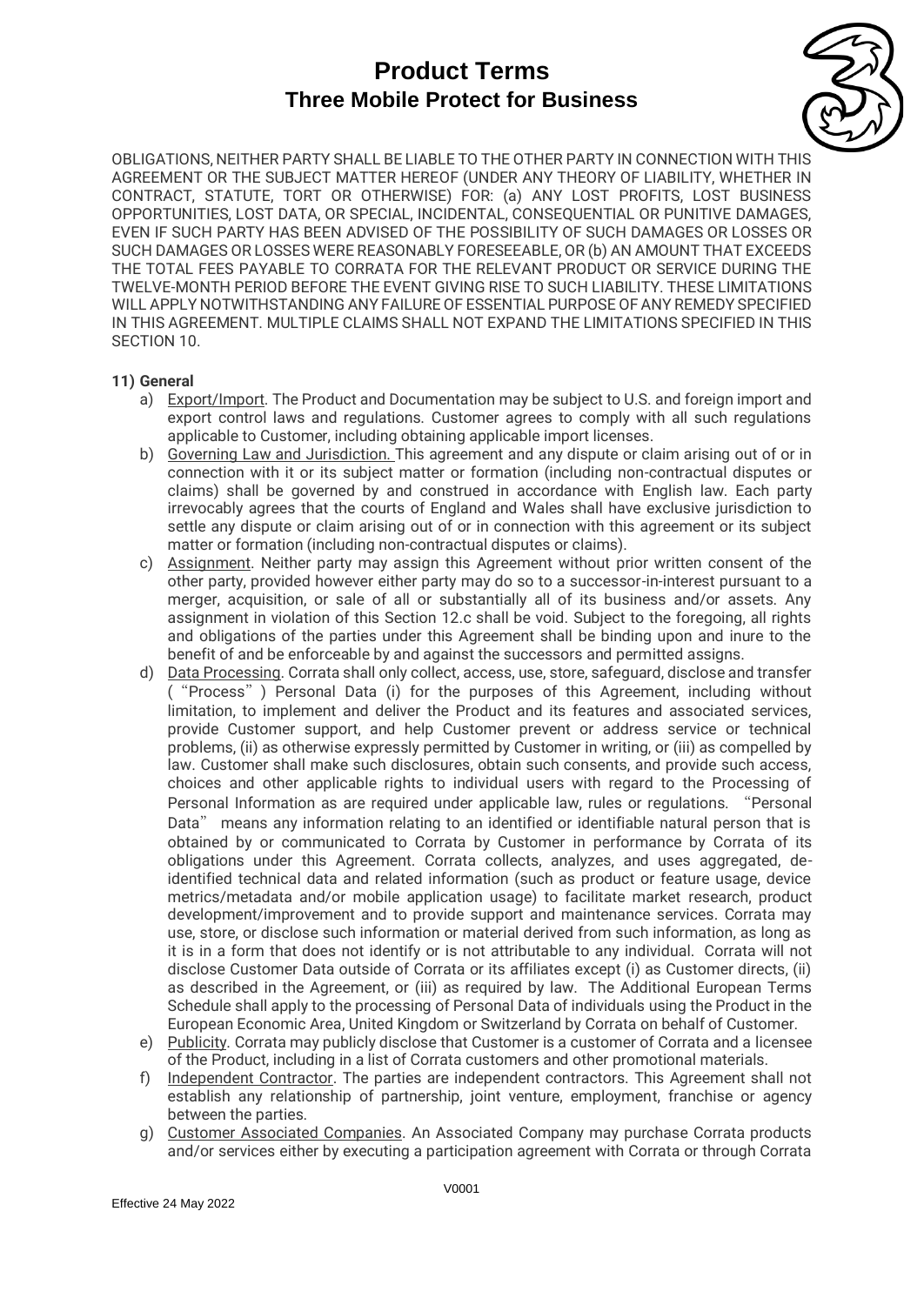

's acceptance of an Order issued by such Associated Company or Authorized Reseller (as applicable). Upon execution of a participation agreement by Associated Company or, if the Associated Company issues a purchase order referring to this Section 12.j, that is accepted by Corrata, such Associated Company shall be deemed to have purchased such products and/or services hereunder, and such Associated Company shall be bound by and shall comply with the terms and conditions of this Agreement as a "Customer" under the Agreement.

- h) Waiver & Severability; Amendments. The failure of either party to enforce any provision of this Agreement shall not constitute a waiver of any other provision or any subsequent breach. If any provision of this Agreement is held to be illegal, invalid or unenforceable, the provision will be enforced to the maximum extent permissible so as to effect the intent of the parties, and the remaining provisions of this Agreement will remain in full force and effect. This Agreement may only be amended, or any term or condition set forth herein waived, by written consent of both parties.
- i) Notices. Except as otherwise provided in this Agreement, all legal notices to Customer will be given in writing to any Customer address listed on the applicable Order. All legal notices to Corrata will be given in writing to: Corrata, Ltd., Block 3, Blackrock Business Park, Blackrock, Dublin, Ireland. Such notices will be effective (a) when personally delivered, (b) on the reported delivery date if sent by a recognized international or overnight courier, or (c) five business days after being sent by registered or certified mail (or ten days for international mail). For clarity, purchase orders, invoices, and other documents relating to order processing and payment are not legal notices and may be delivered electronically in accordance with Corrata and Customer s standard ordering procedures.
- j) Entire Agreement. This Agreement consists of these terms and conditions, and the attached schedule(s), which are incorporated by reference. This Agreement constitutes the entire agreement between the parties with respect to its subject matter and supersedes and cancels all prior agreements, representations, communications, and understandings of the parties, written or oral, relating to such subject matter, and is not intended to confer upon any person other than the signatories below any rights or remedies. This Agreement prevails over any conflicting, or additional terms of any ordering document, acknowledgment, confirmation or other document issued by Customer before or after the execution of this Agreement unless such conflicting or additional terms have been introduced via an amendment and accepted in writing by both parties. The headings of sections of this Agreement are for convenience and are not for use in interpreting this Agreement.

## SCHEDULE A: ADDITIONAL UNITED KINGDOM & EUROPEAN TERMS

**1. Additional European Terms**. These terms apply to the processing of Personal Data of individuals using the Product in the European Economic Area ("**EEA**"), United Kingdom or Switzerland by Corrata on behalf of Customer. Article 28(1) of the European Union General Data Protection Regulation and Article 28(3) of the UK GDPR (collectively "**GDPR**") requires an agreement between a controller and processor, and between a processor and subprocessor, that processing be conducted in accordance with technical and organizational measures that meet the requirements of the GDPR and ensure the protection of the rights of data subjects. The Additional European Terms are intended to satisfy that requirement for the parties. Terms used but not defined in the Additional European Terms, such as "**personal data breach**", "**processing**", "**controller**", "**processor**", and "**data subject**", will have the meaning given to them in Article 4 of the GDPR.

**2. Intent of the Parties**. The terms in the Terms of Use, including the Additional UK & European Terms and the other data processing provisions of the Corrata Terms of Use, constitute a data processing agreement. For the Product, Corrata is a data processor (or sub-processor) acting on Customer's behalf. As data processor (or sub-processor), Corrata will only act upon Customer's instructions. The Terms of Use, along with Customer's use and configuration of features in the Product, are Customer's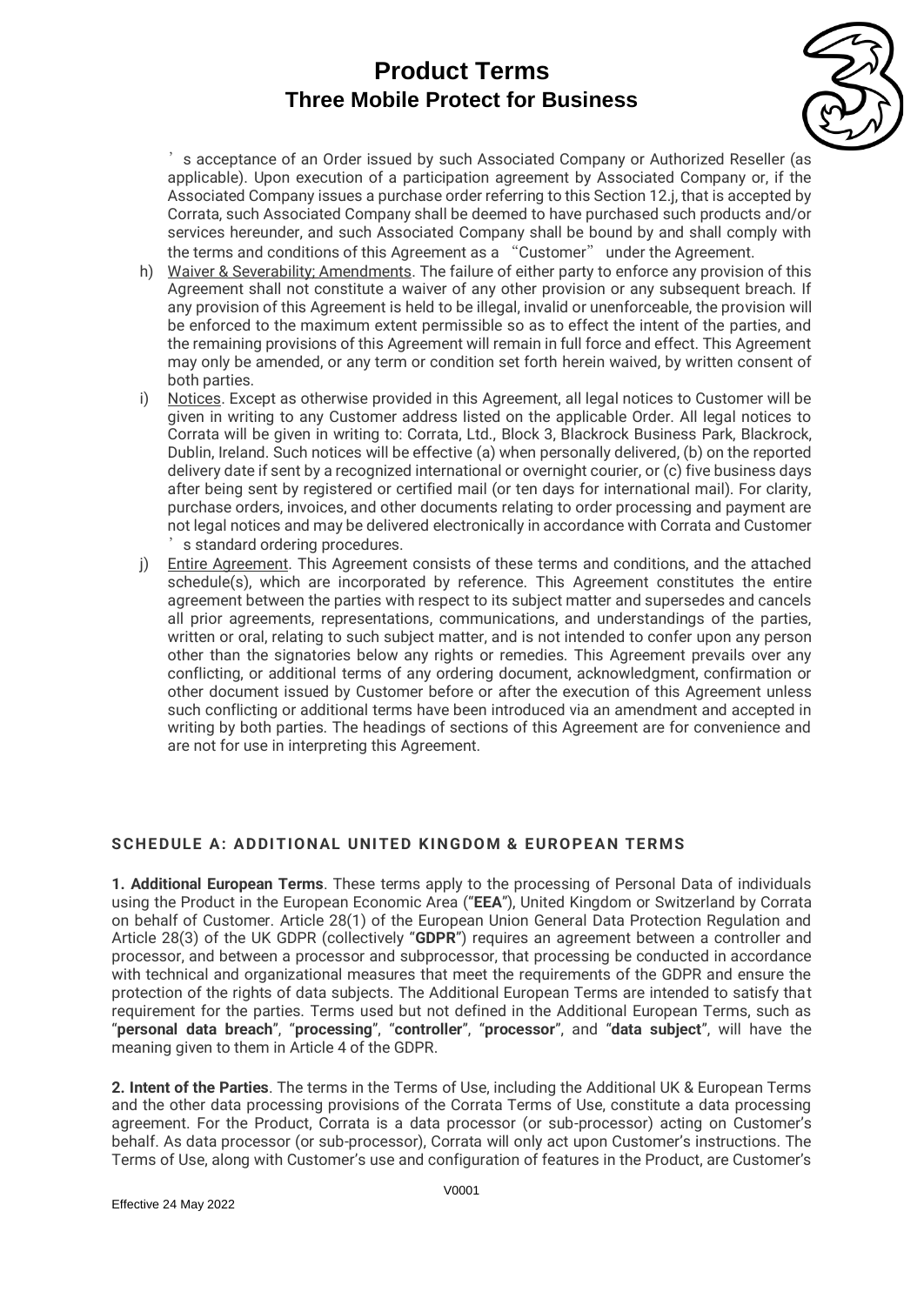

complete and final instructions to Corrata for the processing of Customer Data. Any additional or alternate instructions must be agreed to in writing.

## **3. Description of Data Processing**

a. Subject matter and duration. The subject matter of the processing of Personal Data is the performance of the Product including compatible services. The duration of data processing is for the Term.

b. Nature and purpose. The nature and purpose of the processing shall be to implement and deliver the Product and its features and associated services, provide Customer support, help Customer prevent or address service or technical problems, and provide Customer with support, such as troubleshooting recurring issues and improvements to support or to the Product.

c. Data exporter. Customer is a controller or processor of Personal Data and the data exporter.

d. Data importer. Corrata, Inc. is a processor or subprocessor of Personal Data and the data importer. e. Data subjects. The categories of Data Subject to whom the Personal Data relates are Customer's representatives and Customer's personnel who provide Corrata with their Personal Data by using the Product.

f. Categories of data. The types of Personal Data processed, which varies by Customer use case, may include: (i) basic contact information of individuals using the Product for administration of local accounts and to enable electronic communications relating to access control or the management of mobile devices; (ii) basic information about mobile devices to facilitate their registration and the deployment, operation and maintenance of Product; (iii) names, email addresses, usernames and other Personal Data contained in authentication tokens and single sign on certificates, authentication requests and responses to those requests, to support secure authentication; and (iv) other data in an electronic form used by Corrata in the context of the Product.

g. Processing operations. The Personal Data transferred will be subject to the following basic processing activities: collect, store, retrieve, consult, use, erase or destruct, disclose by transmission, disseminate or otherwise make available data exporter's data as necessary provide the Product in accordance with the data exporter's instructions, including related internal purposes (such as quality control, troubleshooting, product development, etc.).

h. Obligations and rights of Customer. The obligations and rights of Customer are set out in the Terms of Use.

## **4. GDPR Terms**

a. Corrata shall not engage another processor without prior specific or general written authorisation of Customer. In the case of general written authorisation, Corrata shall inform Customer of any intended changes concerning the addition or replacement of other processors, thereby giving Customer the opportunity to object to such changes.

b. Corrata shall process the Personal Data only on documented instructions from Customer, including with regard to transfers of Personal Data to a third country or an international organisation, unless required to do so by European Union, United Kingdom law or Member State law to which Corrata is subject; in such a case, Corrata shall inform Customer of that legal requirement before processing, unless that law prohibits such information on important grounds of public interest.

c. Corrata shall ensure that persons authorised to process the Personal Data have committed themselves to confidentiality or are under an appropriate statutory obligation of confidentiality. [28(3)]

d. Corrata shall take all measures required pursuant to Article 32 of the GDPR.

e. Corrata shall respect the conditions referred to in Section 4.a and 4.k for engaging another processor.

f. Corrata shall, taking into account the nature of the processing, assist Customer by appropriate technical and organisational measures, insofar as this is possible, for the fulfilment of the Customer's obligation to respond to requests for exercising the data subject's rights laid down in Chapter III of the GDPR.

g. Corrata shall assist Customer in ensuring compliance with the obligations pursuant to Articles 32 to 36 of the GDPR, taking into account the nature of processing and the information available to Corrata.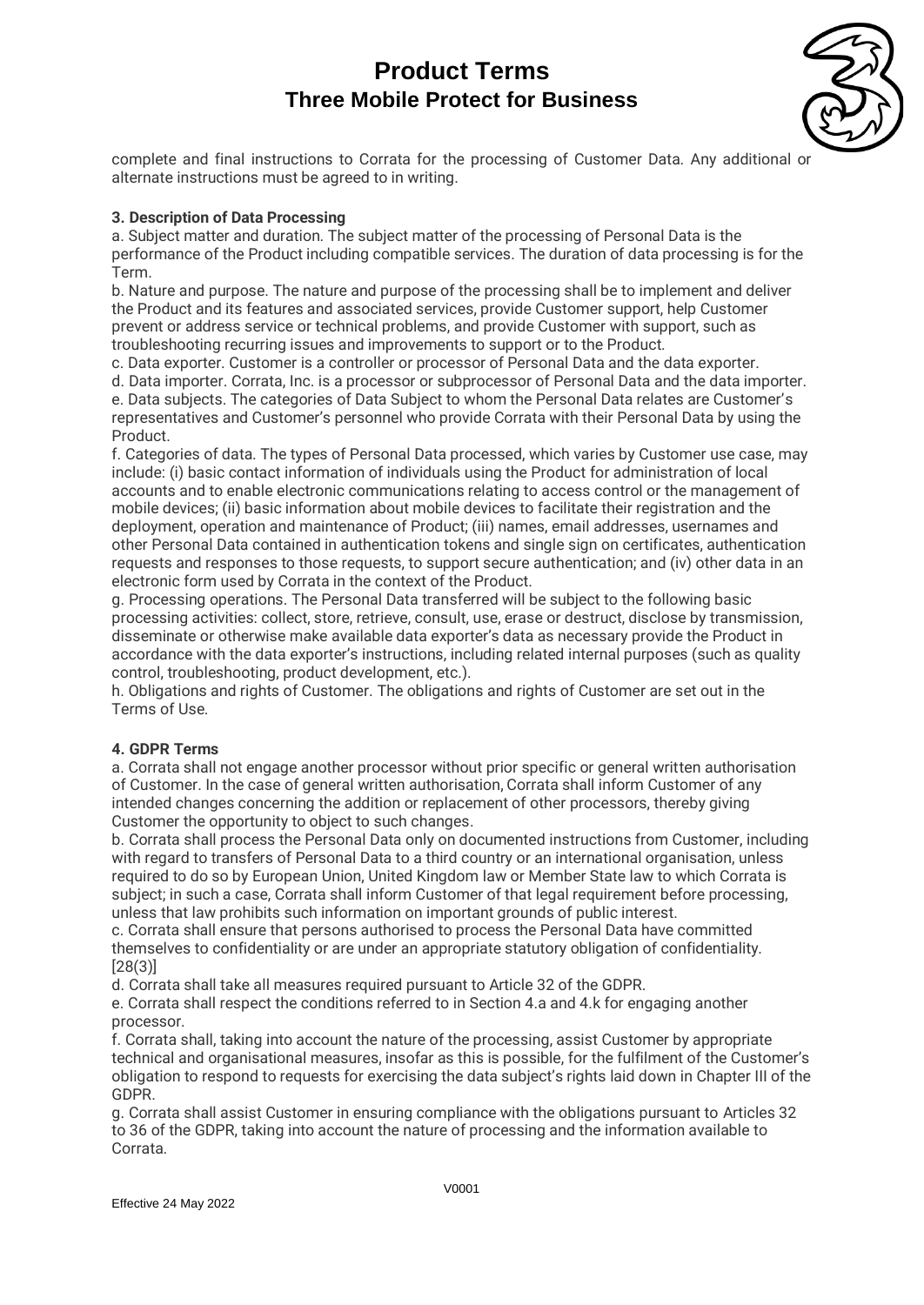

h. Corrata shall, at the choice of Customer, delete or return all the Personal Data to Customer after the end of the provision of services relating to processing, and delete existing copies unless European Union, United Kingdom or Member State law requires storage of the Personal Data. [

i. Corrata shall make available to Customer all information necessary to demonstrate compliance with the obligations laid down in Article 28 of the GDPR and allow for and contribute to audits. including inspections, conducted by Customer or another auditor mandated by Customer. j. Corrata shall immediately inform Customer if, in its opinion, an instruction infringes the GDPR or other European Union or Member State data protection provisions.

k. Where Corrata engages another processor for carrying out specific processing activities on behalf of Customer, the same data protection obligations as set out in GDPR Article 28 shall be imposed on that other processor by way of a contract or other legal act under European Union, United Kingdom or Member State law, in particular providing sufficient guarantees to implement appropriate technical and organisational measures in such a manner that the processing will meet the requirements of the GDPR. Where that other processor fails to fulfil its data protection obligations, Corrata shall remain fully liable to the Customer for the performance of that other processor's obligations.

l. Taking into account the state of the art, the costs of implementation and the nature, scope, context and purposes of processing as well as the risk of varying likelihood and severity for the rights and freedoms of natural persons, Customer and Corrata shall implement appropriate technical and organisational measures to ensure a level of security appropriate to the risk, including inter alia as appropriate: (i) the pseudonymisation and encryption of Personal Data; (ii) the ability to ensure the ongoing confidentiality, integrity, availability and resilience of processing systems and services; (iii) the ability to restore the availability and access to Personal Data in a timely manner in the event of a physical or technical incident; and (iv) a process for regularly testing, assessing and evaluating the effectiveness of technical and organisational measures for ensuring the security of the processing. m. In assessing the appropriate level of security, account shall be taken of the risks that are presented by processing, in particular from accidental or unlawful destruction, loss, alteration, unauthorised disclosure of, or access to Personal Data transmitted, stored or otherwise processed. n. Customer and Corrata shall take steps to ensure that any natural person acting under the authority of Customer or Corrata who has access to Personal Data does not process them except on instructions from Customer, unless he or she is required to do so by European Union, United Kingdom or Member State law.

o. Corrata shall notify Customer without undue delay after becoming aware of a personal data breach. Such notice will, at a minimum, (i) describe the nature of the personal data breach including where possible, the categories and approximate number of data subjects concerned and the categories and approximate number of Personal Data records concerned; (ii) communicate the name and contact details of the data protection officer or other contact where more information can be obtained; (iii) describe the likely consequences of the personal data breach; and (iv) describe the measures taken or proposed to be taken by the controller to address the personal data breach, including, where appropriate, measures to mitigate its possible adverse effects.

p. Subprocessors. Customer consents to Corrata engaging Subprocessors for the processing of Personal Data in accordance with Section 4.a and 4.k. A list of Corrata's current Subprocessors is available upon request. At least 14 days before authorizing any new Subprocessor to access Personal Data, Corrata will update the list. Where Corrata is a processor (and not a subprocessor), the following terms apply: (i) If Customer does not approve of a new Subprocessor, then Customer may terminate any subscription for the affected Product without penalty by providing, before the end of the notice period, written notice of termination that includes an explanation of the grounds for nonapproval; (ii) if the affected Product are part of a bundle (or similar single purchase of multiple services), then any termination will apply to the entire bundle; and (iii) as Customer's sole and exclusive remedy, Corrata will refund to Customer any unused prepaid subscription fees. q. Data Subject Requests. Corrata will make available to Customer the Personal Data of its data subjects and the ability to fulfill data subject requests to exercise one or more of their rights under the GDPR in a manner consistent with the functionality of the Product and Corrata's role as a processor. Corrata shall comply with reasonable requests by Customer to assist with Customer's response to such a data subject request if Customer is unable to respond using the functionality of the Product. If Corrata receives a request from Customer's data subject to exercise one or more of its rights under the GDPR, Corrata will redirect the data subject to make its request directly to Customer.